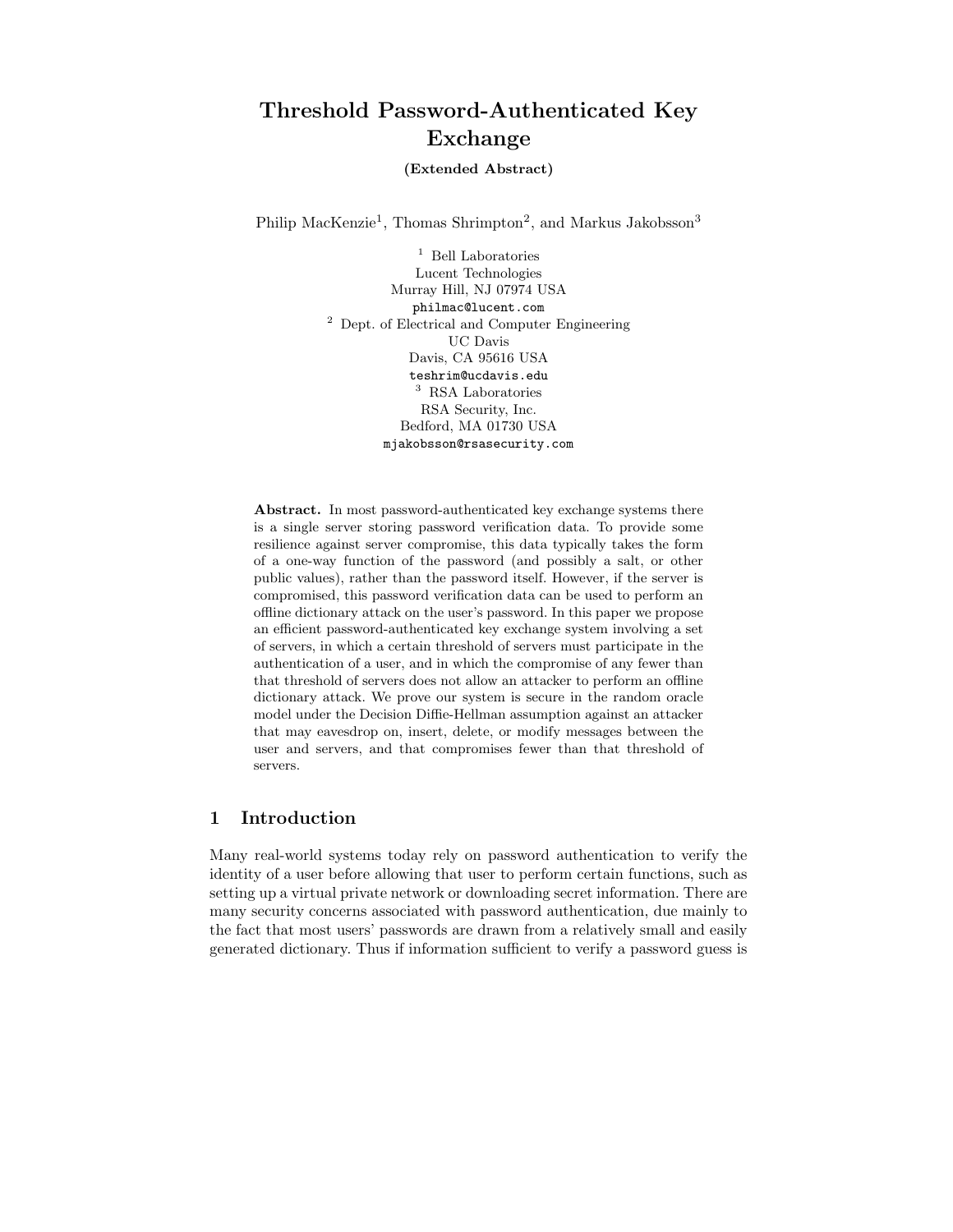leaked, the password may be found by performing an offline dictionary attack: one can run through a dictionary of possible passwords, testing each one against the leaked information in order to determine the correct password.

When password authentication is performed over a network, one must be especially careful not to allow any leakage of information to one listening in, or even actively attacking, the network. If one assumes the server's public key is known (or at least can be verified) by the user, then performing password authentication after setting up an anonymous secure channel to the server is generally sufficient to prevent leakage of information, as is done in SSH [28] or on the web using SSL [13]. The problem becomes more difficult if the server's public key cannot be verified by the user. Solutions to this problem have been coined strong password authentication protocols, and have the property that (informally) the probability of an active attacker (i.e., one that may eavesdrop on, insert, delete, or modify messages on a network) impersonating a user is only negligibly better than a simple on-line guessing attack, consisting of the attacker iteratively guessing passwords and running the authentication protocol. Strong password authentication protocols were proposed by Jablon [23] and Wu [29], among others. Recently, some protocols were proven secure in the random oracle model<sup>1</sup> (Bellare *et al.* [1], Boyko *et al.* [8] and MacKenzie *et al.* [26]), in the public random string model (Katz et al. [25]), and in the standard model (Goldreich and Lindell [21]). However, all of these protocols, even the ones in which the server's public key is known to the user, are vulnerable to server compromise in the sense that compromising the server would allow an attacker to obtain the password verification data on that server (typically some type of one-way function of the password and some public values). This could then be used to perform an offline dictionary attack on the password. To address this issue (without resorting to assumptions like tamper resistance), Ford and Kaliski [17] proposed to distribute the functionality of the server, forcing an attacker to compromise several servers in order to be able to obtain password verification data. Note that the main problem is not just to distribute the password verification data, but to distribute the functionality, i.e., to distribute the password verification data such that it can be used for authentication without ever reconstructing the data on any set of servers smaller than a chosen threshold.

While distributed cryptosystems have been studied extensively (and many proven secure) for other cryptographic operations, such as signatures (e.g., [7, 11, 20, 18]), to our knowledge Ford and Kaliski were the first ones to propose a distributed password-authenticated key exchange system. However, they give no proof of security for their system. Jablon [24] extends the system of Ford and

 $<sup>1</sup>$  In the random oracle model  $[2]$ , a hash function is modeled as a black box containing</sup> an ideal random function. This is not a standard cryptographic assumption. In fact, it is possible for a scheme secure in the random oracle model to be insecure for any real instantiation of the hash function [9]. However, a proof of security in the random oracle model is generally thought to be strong evidence of the practical security of a scheme.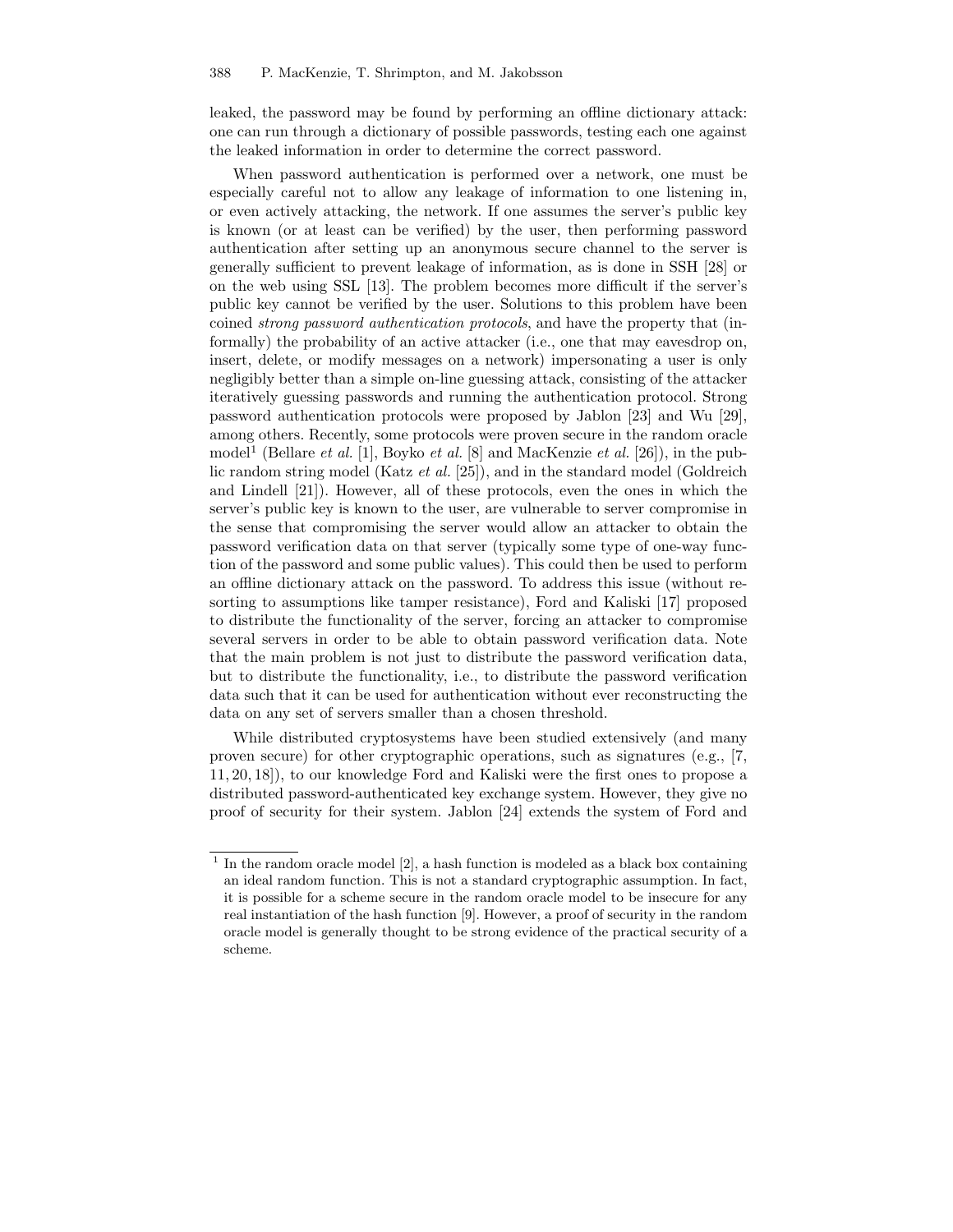Kaliski, most notably to not require the server's public key to be known to the user, but again does not give a proof of security.

Our contributions. In this paper we propose a completely different distributed password authenticated key exchange system and prove it secure in the random oracle model, assuming the hardness of the Decision Diffie-Hellman (DDH) problem [14] (see [6]). While the system of Ford and Kaliski and the system of Jablon require all servers to perform authentication, our system is a  $k$ -out-of-n threshold system (for any  $1 \leq k \leq n$ ), where k servers are required for authentication and the compromise of  $k - 1$  servers does not affect the security of the system. This is the first distributed password-authenticated key exchange system proven secure under any standard cryptographic assumption in any model, including the random oracle model. To be specific, we assume the client may store public data, and our security is against an active attacker that may (statically) compromise any number of servers less than the specified threshold.

Technically, we achieve our result by storing a semantically-secure encryption of a function of the password at the servers (instead of simply storing a one-way function of the password), and then leveraging off some known solutions for distributing secret decryption keys, such as Feldman verifiable secret sharing [16]. In other words, we transform the problem of distributing password authentication information to the problem of distributing cryptographic keys. However, once we make this transformation, verifying passwords without leaking information becomes much more difficult, requiring intricate manipulations of ElGamal encryptions [15] and careful use of efficient non-interactive zero-knowledge proofs [5].

We note that a threshold password authentication system does not follow from techniques for general secure multi-party computation (e.g., [22]) since we are working in an asynchronous model, allow concurrent executions of protocols, and assume no authenticated channels. (Note in particular that the goal of the protocol is for the client to be authenticated.) The only work on general secure multi-party computation in an asynchronous model, and allowing concurrency, assumes authenticated channels [10].

## 2 Model

We extend the model of [1] (which builds on [3] and [4], and is also used by [25]). The model of [1] was designed for the problem of authenticated key exchange (ake) between two parties, a client and a server. The goal was for them to engage in a protocol such that after the protocol was completed, they would each hold a session key that is known to nobody but the two of them. Our model is designed for the problem of distributed authenticated key exchange (dake) between a client and  $k$  servers. The goal is for them to engage in a protocol such that after the protocol is completed, the client would hold  $k$  session keys, one being shared with each server, such that the session key shared between the client and a given server is known to nobody but the two of them, even if up to  $k-1$  other servers were to conspire together.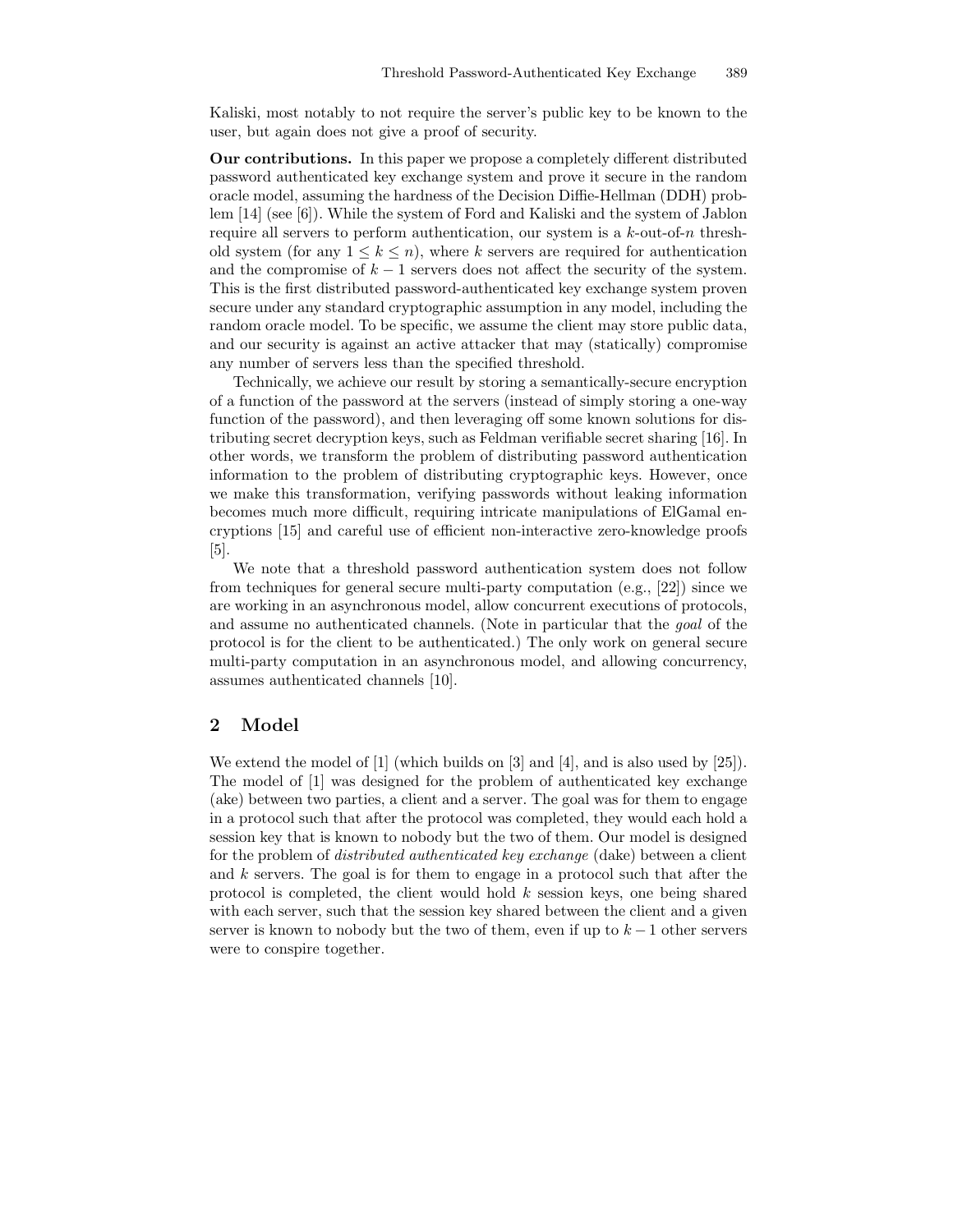Note that a secure dake protocol allows for secure downloadable credentials, by, e.g., having the servers store an encrypted credentials file with a decryption key stored using a threshold scheme among them, and then having each send a partial decryption of the credentials file to the client, encrypted with the session key it shares with the client. Note that the credentials are secure in a threshold sense: fewer than the given threshold of servers are unable to obtain the credentials. Details are beyond the scope of this paper.

In the following, we will assume some familiarity with the model of [1].

Protocol participants. We have two types of protocol participants: clients and servers. Let  $ID \stackrel{\text{def}}{=} Clients \cup Servers$  be a non-empty set of protocol participants, or principals.

We assume Servers consists of n servers, denoted  $\{S_1, \ldots, S_n\}$ , and that these servers are meant to cooperate in authenticating a client.<sup>2</sup> Each client  $C \in Clients$  has a secret password  $\pi_C$ , and each server  $S \in Servers$  has a vector  $\pi_S = [\pi_S [C]]_{C \in Clients}$ . Entry  $\pi_S [C]$  is the password record. Let Password C be a (possibly small) set from which passwords for client  $C$  are selected. We will assume that  $\pi_C \stackrel{R}{\leftarrow} Password_C$  (but our results easily extend to other password distributions). Clients and servers are modeled as probabilistic poly-time algorithms with an input tape and an output tape.

**Execution of the protocol.** A protocol  $P$  is an algorithm that determines how principals behave in response to inputs from their environment. In the real world, each principal is able to execute  $P$  multiple times with different partners, and we model this by allowing unlimited number of instances of each principal. Instance *i* of principal  $U \in ID$  is denoted  $\Pi_i^U$ .

To describe the security of the protocol, we assume there is an adversary A that has complete control over the environment (mainly, the network), and thus provides the inputs to instances of principals. We will further assume the network (i.e.,  $A$ ) performs aggregation and broadcast functions.<sup>3</sup> In practice, on a point-to-point network, the protocol implementor would most likely have to implement these functionalities in some way, perhaps using a single intermediate (untrusted) node to aggregate and broadcast messages<sup>4</sup>. Formally, the adversary is a probabilistic algorithm with a distinguished query tape. Queries written to this tape are responded to by principals according to  $P$ ; the allowed queries are formally defined in [1] and summarized here (with slight modifications for multiple servers):

**Send**  $(U, i, M)$ : causes message M to be sent to instance  $\Pi_i^U$ . The instance computes what the protocol says to, state is updated, and the output of the

<sup>2</sup> Our model could be extended to have multiple sets of servers, but for clarity of presentation we omit this extension.

<sup>&</sup>lt;sup>3</sup> This is more for notational convenience than anything else. In particular, we make no assumptions about synchronicity or any type of distributed consensus.

<sup>4</sup> Note that since A controls the network and can deny service at any time, we do not concern ourselves with any denial-of-service attacks that this single intermediate node may facilitate.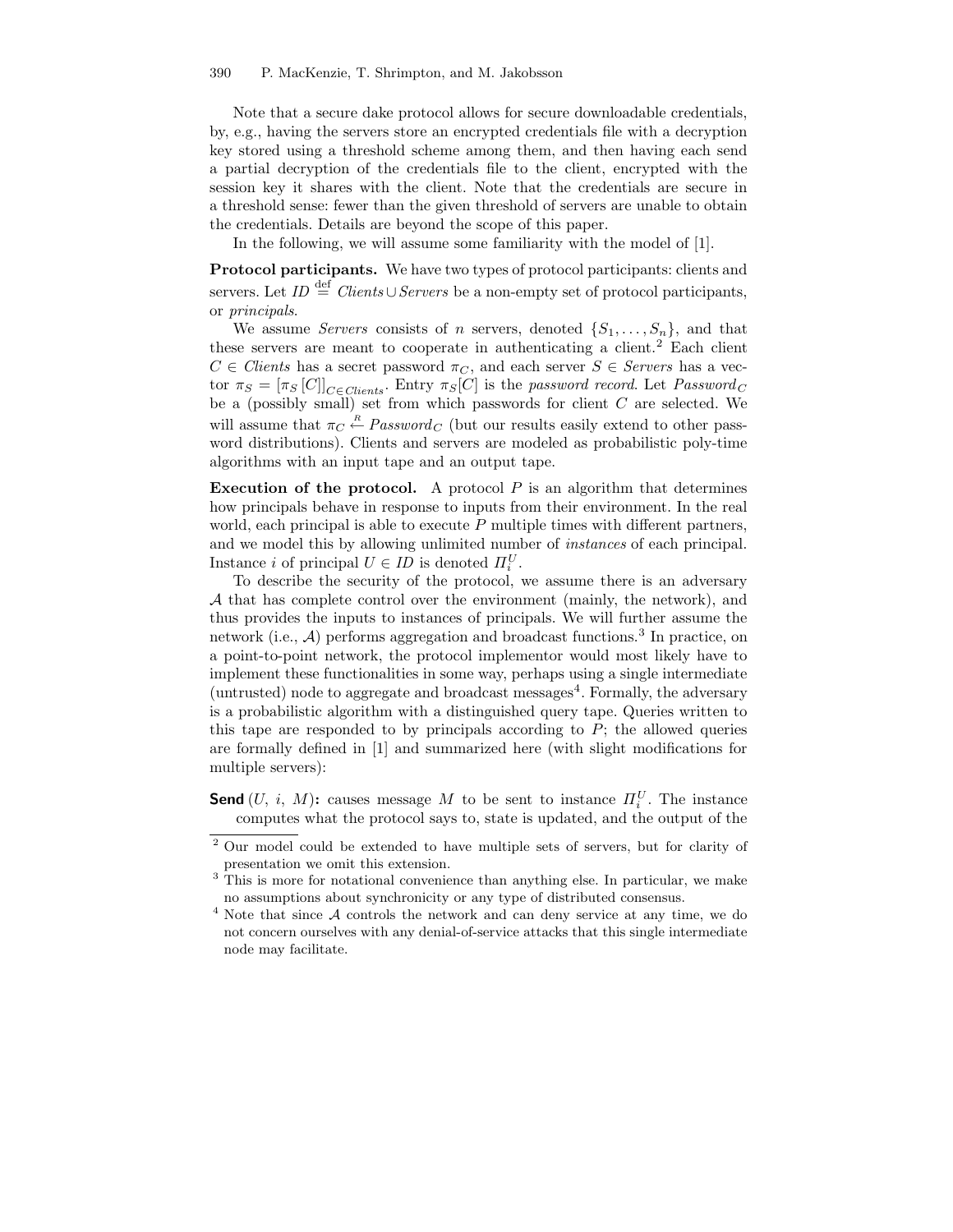computation is given to A. If this query causes  $\Pi_i^U$  to accept or terminate, this will also be shown to  $A$ . To initiate a session between client  $C$  and a set of servers, the adversary should send a message containing a set I of  $k$ indices of servers in Servers to an unused instance of C.

- **Execute**  $(C, i, ((S_{j_1}, \ell_{j_1}), \ldots, (S_{j_k}, \ell_{j_k})))$ : causes P to be executed to completion between  $\Pi_i^C$  (where  $C \in \textit{Clients}$ ) and  $\Pi_{\ell_{i_1}}^{S_{j_1}}$  $I_{\ell_{j_1}}^{S_{j_1}}, \ldots, I I_{\ell_{j_k}}^{S_{j_k}}$  $\frac{\sum_{j_k}}{\ell_{j_k}}$ , and outputs the transcript of the execution. This query captures the intuition of a passive adversary who simply eavesdrops on the execution of P.
- **Reveal**  $(C, i, S_j)$ : causes the output of the session key held by  $\Pi_i^C$  corresponding to server  $S_j$ , i.e.,  $sk_{C,S_j}^i$ .
- **Reveal**  $(S_j, i)$ : causes the output of the session key held by  $\prod_{i=1}^{S_j}$ , i.e.,  $sk_{S_j}^i$ .
- **Test**  $(C, i, S_j)$ : causes  $\Pi_i^C$  to flip a bit b. If  $b = 1$  the session key  $sk_{C,S_j}^i$  is output and if  $b = 0$  a string drawn uniformly from the space of session keys is output. A Test query (of either type) may be asked at any time during the execution of  $P$ , but may only be asked once.
- **Test**  $(S_j, i)$ : causes  $\Pi_i^{S_j}$  to flip a bit b. If  $b = 1$  the session key  $sk_{S_j}^i$  is output; otherwise, a string is drawn uniformly from the space of session keys and output. As above, a Test query (of either type) may be asked at any time during the execution of  $P$ , but may only be asked once.

The Reveal queries are used to model an adversary who obtains information on session keys in some sessions, and the Test queries are a technical addition to the model that will allow us to determine if an adversary can distinguish a true session key from a random key.

We assume A may compromise up to  $k-1$  servers, and that the choice of these servers is static. In particular, without loss of generality, we may assume the choice is made before initialization, and we may simply assume the adversary has access to the private keys of the compromised servers.

Partnering. A server instance that accepts holds a partner-id pid, sessionid sid, and a session key sk. A client instance that accepts holds a partner-id pid, a session-id sid, and a set of k session keys  $(sk_{j_1}, \ldots, sk_{j_k})$ . Let sid be the concatenation of all messages (or pre-specified compacted representations of the messages) sent and received by the client instance in its communication with the set of servers. (Note that this excludes messages that are sent only between servers, but not to the client.) Then instances  $\Pi_i^C$  (with  $C \in \text{Clients}$ ) holding  $(pid, sid, (sk_{j_1}, \ldots, sk_{j_k}))$  for some set  $I = \{j_1, \ldots, j_k\}$  and  $\Pi_{\ell_i}^{S_j}$  $\begin{bmatrix} S_j \\ \ell_j \end{bmatrix}$  (with  $S_j \in \text{Servers}$ ) holding  $(\text{pid}', \text{sid}', \text{sk})$  are said to be partnered if  $j \in I$ ,  $\text{pid} = S_j$ ,  $pid' = C$ ,  $sid = sid'$ , and  $sk_j = sk$ . This is the so-called "matching conversation" approach to defining partnering, as used in [3, 1].

**Freshness.** A client instance/server pair  $(\Pi_i^C, S_j)$  is fresh if (1)  $S_j$  is not compromised, (2) there has been no Reveal  $(C, i, S_j)$  query, and (3) if  $\Pi_{\ell}^{S_j}$  is a partner to  $\Pi_i^C$ , there has been no Reveal  $(S_j, \ell)$  query. A server instance  $\Pi_i^{S_j}$  is fresh if (1)  $S_j$  is not compromised, (2) there has been no Reveal  $(S_j, i)$  query,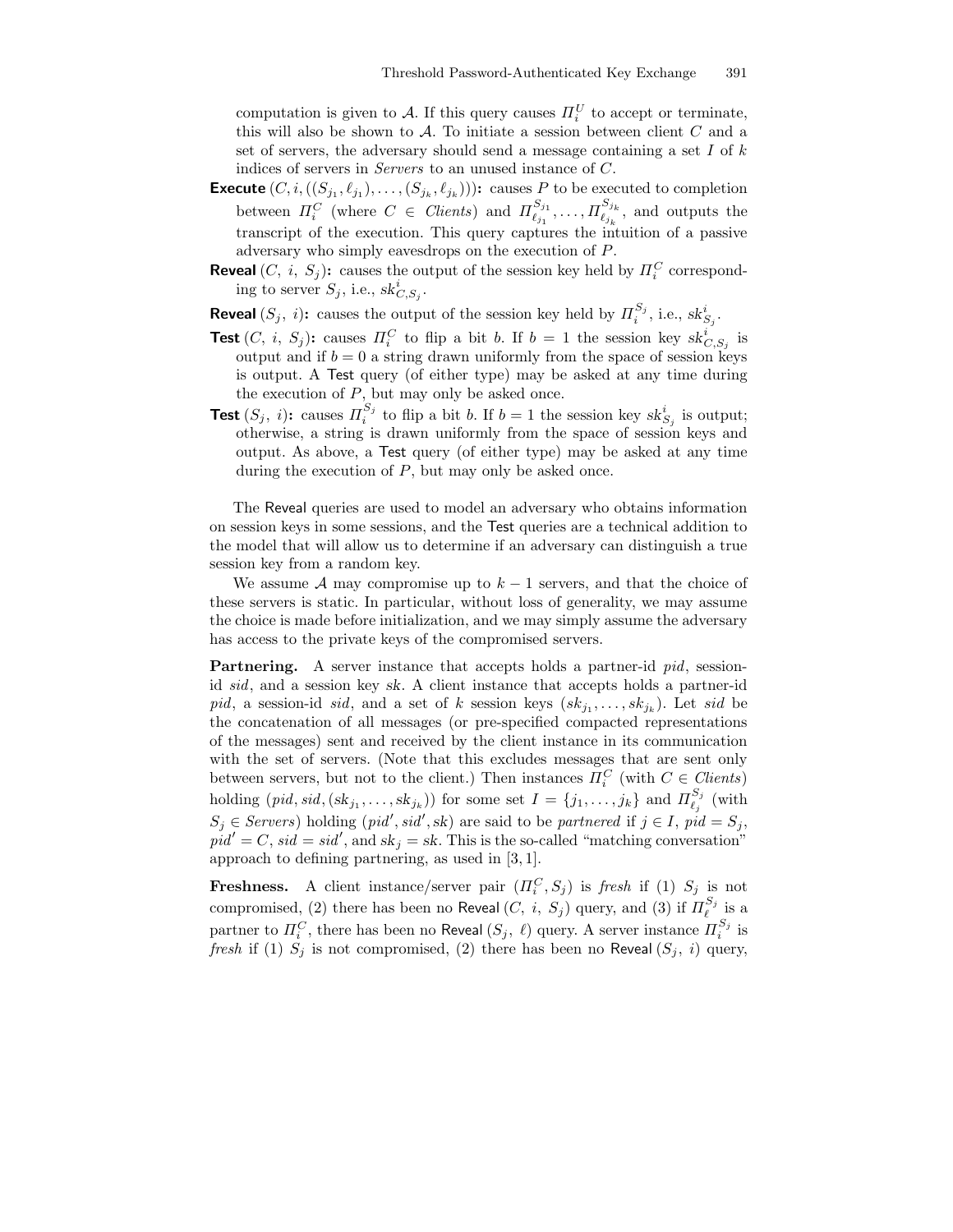and (3) if  $\Pi_{\ell}^C$  is the partner to  $\Pi_i^{S_j}$ , there has been no Reveal  $(C, \ell, S_j)$  query. Intuitively, the adversary should not be able to distinguish random keys from session keys held by fresh instances.

Advantage of the adversary. We now formally define the distributed authenticated key exchange (dake) advantage of the adversary against protocol P. Let  $\mathsf{Succ}^{\text{take}}_P(\mathcal{A})$  be the event that  $\mathcal{A}$  makes a single Test query directed to some instance  $\Pi_i^U$  that has terminated and is fresh, and eventually outputs a bit  $b'$ , where  $b' = b$  for the bit b that was selected in the Test query. The dake advantage of  $A$  attacking  $P$  is defined to be

$$
\mathsf{Adv}^{\mathsf{dake}}_P(\mathcal{A}) \stackrel{\mathrm{def}}{=} 2\Pr\left[\mathsf{Succ}^{\mathsf{dake}}_P(\mathcal{A})\right] - 1.
$$

The following fact is easily verified.

Fact 1.  $\Pr(\mathsf{Succ}^{\mathsf{dake}}_P(\mathcal{A})) = \Pr(\mathsf{Succ}^{\mathsf{dake}}_{P'}(\mathcal{A})) + \epsilon \iff \mathsf{Adv}^{\mathsf{dake}}_P(\mathcal{A}) = \mathsf{Adv}^{\mathsf{dake}}_{P'}(\mathcal{A}) + 2\epsilon.$ 

## 3 Definitions

Let  $\kappa$  be the cryptographic security parameter. Let  $G_q \in \mathcal{G}$  denote a finite (cyclic) group of order q, where  $|q| = \kappa$ . Let g be a generator of  $G_q$ , and assume it is included in the description of  $G_q$ .

**Notation.** We use  $(a, b) \times (c, d)$  to mean elementwise multiplication, i.e.,  $(ac, bd)$ . We use  $(a, b)^r$  to mean elementwise exponentiation, i.e.,  $(a^r, b^r)$ . For a tuple V, the notation  $V[i]$  means the *j*th element of V.

We denote by  $\Omega$  the set of all functions H from  $\{0,1\}^*$  to  $\{0,1\}^{\infty}$ . This set is provided with a probability measure by saying that a random H from  $\Omega$ assigns to each  $x \in \{0,1\}^*$  a sequence of bits each of which is selected uniformly at random. As shown in [2], this sequence of bits may be used to define the output of  $H$  in a specific set, and thus we will assume that we can specify that the output of a random oracle H be interpreted as a (random) element of  $G_q$ .<sup>5</sup> Access to any public random oracle  $H \in \Omega$  is given to all algorithms; specifically, it is given to the protocol  $P$  and the adversary  $A$ . Assume that secret session keys are drawn from  $\{0,1\}^{\kappa}$ .

A function  $f : \mathbb{Z} \to [0,1]$  is negligible if for all  $\alpha > 0$  there exists an  $\kappa_{\alpha} > 0$ such that for all  $\kappa > \kappa_\alpha$ ,  $f(\kappa) < |\kappa|^{-\alpha}$ . We say a multi-input function is negligible if it is negligible with respect to each of its inputs.

# 4 Protocol

In this section we describe our protocol for threshold password-authenticated key exchange. In the next section we prove this protocol is secure under the DDH assumption [6, 14] in the random-oracle model [2].

<sup>&</sup>lt;sup>5</sup> For instance, this can be easily defined when  $G_q$  is a q-order subgroup of  $\mathbb{Z}_p^*$ , where q and p are prime.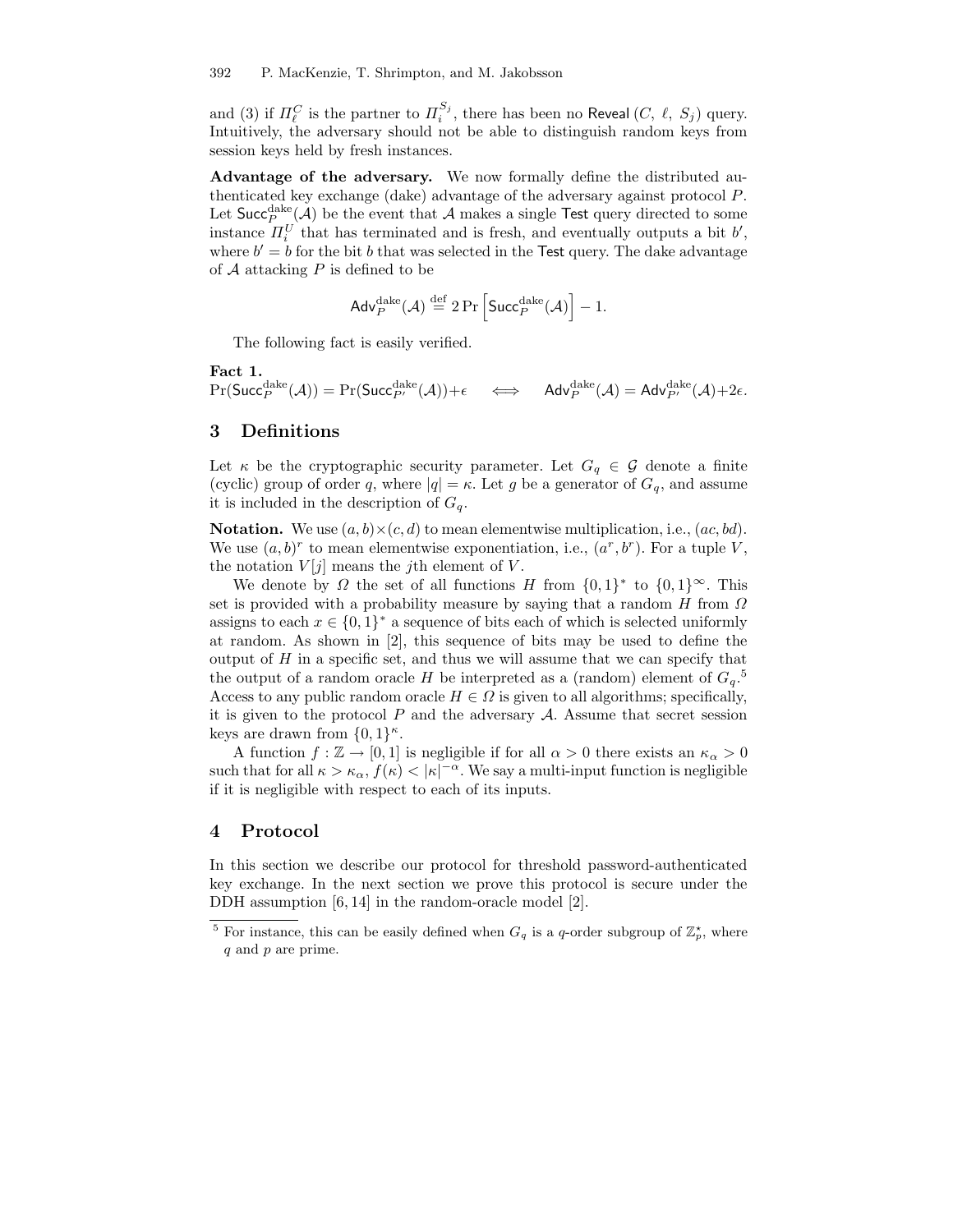#### 4.1 Server Setup

Let there be n servers  $\{S_i\}_{i\in\{1,2,\ldots,n\}}$ . Let  $(x, y)$  be the servers' global key pair such that  $y = g^x$ . The servers share the global secret key x using a  $(k, n)$ threshold Feldman secret sharing protocol [16]. Specifically, a polynomial  $f(z)$  =  $\sum_{j=0}^{k-1} a_j z^j$  mod q is chosen with  $a_0 \leftarrow x$  and random coefficients  $a_j \stackrel{R}{\leftarrow} \mathbb{Z}_q$  for  $j > 0$ . Then each server  $S_i$  gets a secret share  $x_i = f(i)$  and a corresponding public share  $y_i = g^{x_i}$ ,  $1 \leq i \leq n$ . (In this paper we assume that a trusted dealer generates these shares, but it should be possible to have the servers generate them using a distributed protocol, as in Gennaro et al. [19].) In addition, each server  $S_i$  independently generates its own *local* key pair  $(x'_i, y'_i)$  such that  $y'_i = g^{x'_i}$ ,  $1 \leq i \leq n$ . Each server  $S_i$  publishes its *local public key*  $y'_i$  along with its share of the global public key  $y_i$ . Let  $H_0, H_1, H_2, H_3, H_4, H_5, H_6 \stackrel{\text{R}}{\leftarrow} \Omega$  be random oracles with domain and range defined by the context of their use. Let  $h \leftarrow H_0(y)$  and  $h' \leftarrow H_1(y)$  be generators for  $G_q$ .

Remark 1. We note that in the following protocol the servers are assumed to have stored the  $2n+1$  public values  $y$ ,  $\{y'_{i}\}_{i=1}^{n}$ , and  $\{y_{i}\}_{i=1}^{n}$ . Likewise, the client is assumed to have stored the  $n+1$  public values y and  $\{y_i'\}_{i=1}^n$ . (Alternatively, a trusted certification authority (CA) could certify these values, but we choose to keep our model as simple as possible.)

### 4.2 Client Setup

A client  $C \in \text{Clients}$  has a secret password  $\pi_C$  drawn from a set  $Password_C$ . We assume  $Password_C$  can be mapped into  $\mathbb{Z}_q$ , and for the remainder of the paper, we use passwords as if they were elements of  $\mathbb{Z}_q$ . C creates an ElGamal ciphertext  $E_C$  of the value  $g^{(\pi_C)^{-1}}$ , using the servers' global public key y. More precisely, he selects  $\alpha \stackrel{R}{\leftarrow} Z_q$  and computes  $E_C \leftarrow (y^{\alpha} g^{(\pi_C)^{-1}}, g^{\alpha})$ . He sends  $E_C$ to each of the servers  $S_i$ ,  $1 \leq i \leq n$ , who record  $(C, E_C)$  in their database. (Alternatively, a trusted CA could be used, but again we choose to keep our model as simple as possible.)

Remark 2. We assume the the adversary does not observe or participate in either the system or client setup phases. We assume the client saves a copy of  $E_C$  locally. It should be clear that since  $E_C$  is public information, this is not the same as storing a shared secret key with the client, which would then obviate the need to use a password for authentication. In particular, it should be noted that instead of storing  $E_C$  locally, a client alternatively could obtain a certified copy of  $E_C$ through interaction with the servers. Details are beyond the scope of the paper.

#### 4.3 Client Login Protocol

A high level description of the protocol is given in Figure 1, and the formal description may be found in the full paper. Our protocol for a client  $C \in Clients$ relies on a simulation-sound non-interactive zero-knowledge proof (SS-NIZKP) scheme (see De Santis *et al.* [12] for a definition of an SS-NIZKP scheme)  $Q =$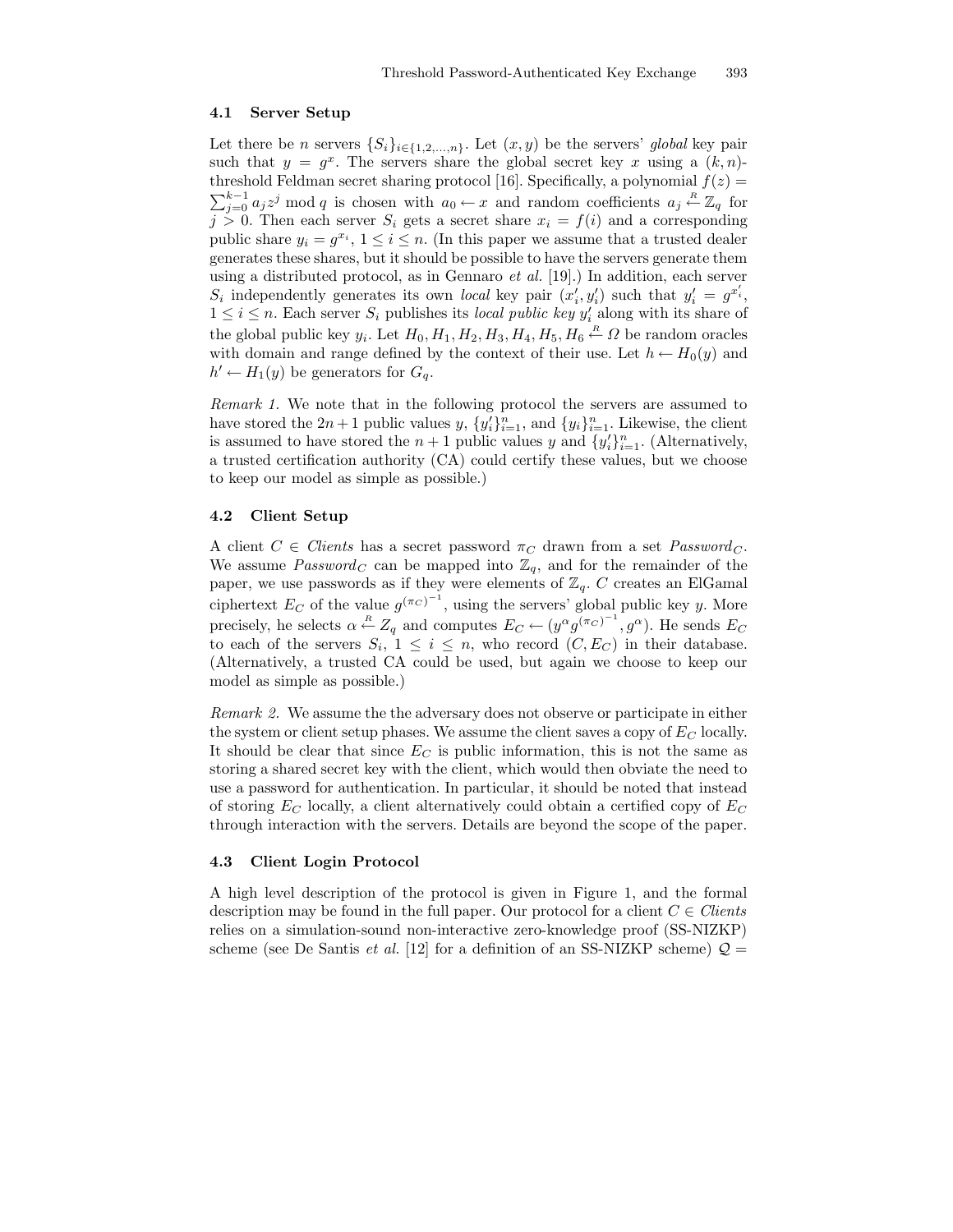(Prove $\phi_{\cal Q}$ , Verify $\phi_{\cal Q}$ , Sim $\phi_{\cal Q}$ ) over a language defined by a predicate  $\Phi_{\cal Q}$  that takes elements of  $\{0,1\}^* \times (G_q \times G_q)^3$  and is defined as

$$
\Phi_{\mathcal{Q}}(\tau, E_C, B, V) \stackrel{\text{def}}{=} \exists \beta, \pi, \gamma : (B = (y^{\beta}, g^{\beta}) \times (E_C)^{\pi} \times (g^{-1}, 1)) \text{ and } (V = (h^{\gamma} g^{\pi}, g^{\gamma})).
$$

The algorithms  $\mathsf{Prove}_{\varPhi_{\mathcal{Q}}}, \mathsf{Verify}_{\varPhi_{\mathcal{Q}}}, \text{and } \mathsf{Sim}_{\varPhi_{\mathcal{Q}}}$  use a random oracle  $H_3.$  Prove $_{\varPhi_{\mathcal{Q}}}$ may be implemented in a standard way as a three-move honest-verifier proof made non-interactive by using the hash function to generate the verifier's random challenge, and having  $\tau$  be an extra input to the hash function. Other proofs defined below may be implemented similarly.

Here we discuss Figure 1. The client  $C \in Clients$  receives a set I of k servers in Servers and initiates the protocol with that set, by broadcasting  $I$  along with its own identity  $C$ . (As stated above, we assume aggregation and broadcast functionalities in the network for the communication between the client and the servers, and among the servers themselves.) In return C receives nonces from the servers in I. The client then "removes" the password from the ciphertext  $E_C$  by raising it to  $\pi_C$  and dividing g out of the first element of the tuple, and reblinds the result to form  $B$ . The quantity  $V$  is then formed to satisfy the predicate  $\Phi_{\mathcal{Q}}$ , and an SS-NIZKP  $\sigma$  is created to bind B, V, the session public key  $\tilde{y}$ , and the nonces from the servers. This SS-NIZKP also forces the client to behave properly, and in particular to allow a simulator in the proof of security to operate correctly. (The idea is similar to the use of a second encryption to achieve (lunchtime) chosen-ciphertext security in [27].) After verifying the SS-NIZKP, if the client has used the password  $\pi = \pi_C$ , it will be that  $B[1] = y^{\beta + \alpha \pi}$  and  $B[2] = g^{\beta + \alpha \pi}$ . The servers then run DistVerify( $\tau, B, V$ ) to verify that  $\log_g y =$  $log_{B[2]} B[1]$ . Effectively, they are verifying (without decryption) that B is a valid encryption of the plaintext message 1. Each server  $S_i$  then computes a session key  $K_i$ , which has also been computed by the client.

 $Efficiency$  For the following calculations we use the proof constructions of Figures 3 through 7. Recall that there are k servers involved in the execution of the protocol. The protocol requires six rounds, where each round is an exchange of messages among some of the participants. All messages are of length proportional to the size of a group element. The client is involved in only the first three rounds, while the servers are involved in all rounds. The client performs  $15 + k$ exponentiations, and each server performs  $22 + 34k$  exponentiations.

Remark 3. These costs are obviously much higher than the Ford-Kaliski scheme, but remember that our protocol is the first to achieve provable security (in the random oracle model). Also, the costs may be reasonable for practical implementations with  $k$  in the range of 2 to 5.

Remark 4. Our protocol does not provide forward security. To achieve forward security, each server  $S_i$  would need to generate its Diffie-Hellman values dynamically, instead of simply using  $y_i'$ . Then these values would need to be certified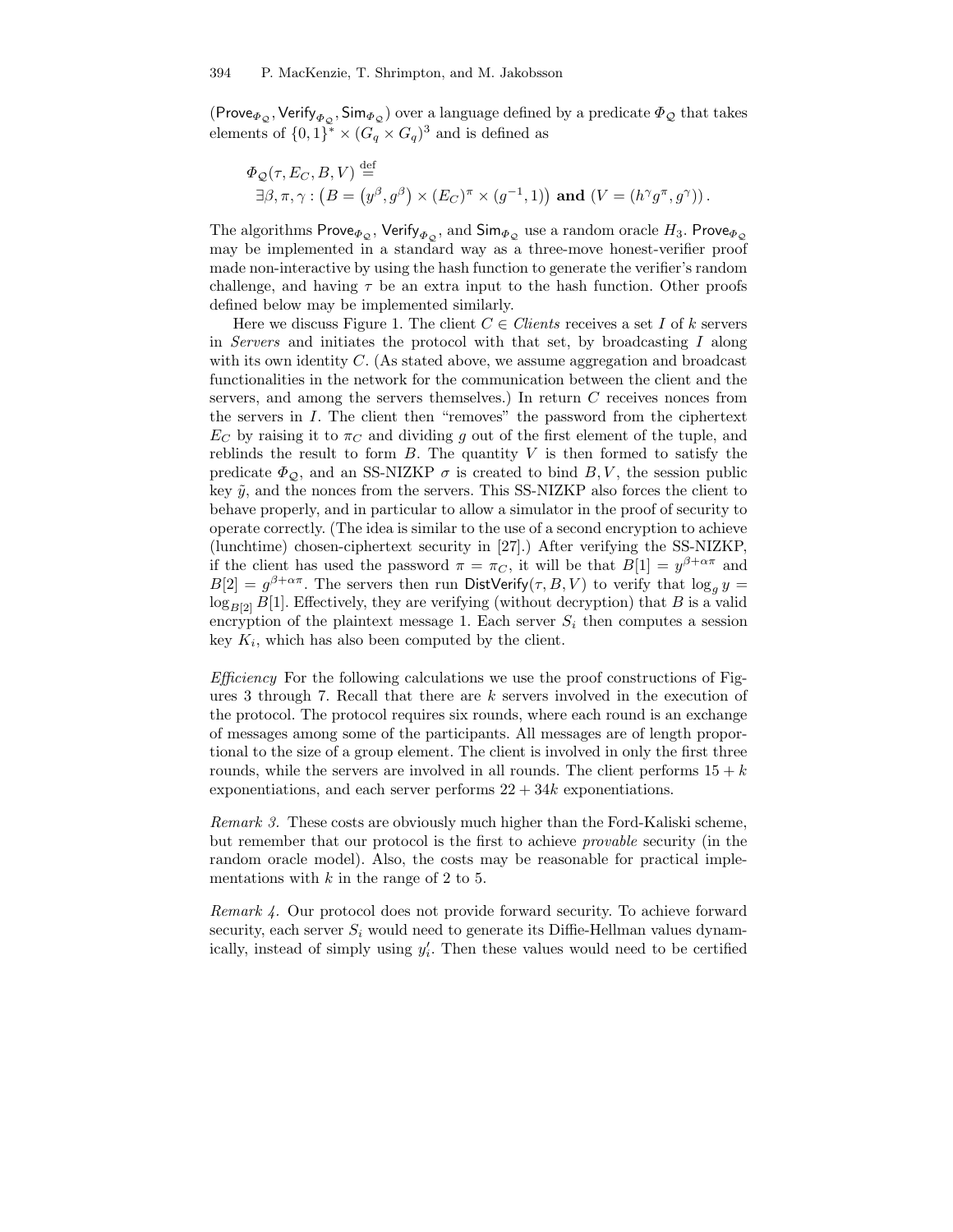somehow by  $S_i$  to protect the client against a man-in-the-middle attack. Details are beyond the scope of this paper.

| Client C                                                                                |                                        | Server $S_i$ $(i \in I)$                                              |
|-----------------------------------------------------------------------------------------|----------------------------------------|-----------------------------------------------------------------------|
|                                                                                         | $C, I{=}\langle i_1,\ldots,i_k\rangle$ |                                                                       |
|                                                                                         |                                        | $c_i \stackrel{R}{\leftarrow} \mathbb{Z}_q$                           |
|                                                                                         |                                        | Broadcast: $c_i$                                                      |
|                                                                                         | ${c_i}_{i \in I}$                      |                                                                       |
| $\tilde{x}, \beta, \gamma \stackrel{R}{\leftarrow} \mathbb{Z}_q$                        |                                        |                                                                       |
| $\tilde{u} \leftarrow g^{\tilde{x}}$                                                    |                                        |                                                                       |
| $B \leftarrow (y^{\beta}, g^{\beta}) \times (E_C)^{\pi} \times (g^{-1}, 1)$             |                                        |                                                                       |
| $V \leftarrow (h^{\gamma} g^{\pi}, g^{\gamma})$                                         |                                        |                                                                       |
| $\tau \leftarrow \langle \tilde{y}, c_{i_1}, \ldots, c_{i_k} \rangle$                   |                                        |                                                                       |
| $\sigma \leftarrow$ Prove $\Phi_{\mathcal{O}}((\tau, E_C, B, V), (\beta, \pi, \gamma))$ |                                        |                                                                       |
| $\forall i \in I, \, \tilde{y}_i \leftarrow (y_i')^{\tilde{x}}$                         |                                        |                                                                       |
| $\forall i \in I, K_i \leftarrow H_2(I, \tau, \tilde{y}_i)$                             |                                        |                                                                       |
|                                                                                         | $B, V, \tilde{y}, \sigma$              |                                                                       |
|                                                                                         |                                        | $\tau \leftarrow \langle \tilde{y}, c_{i_1}, \ldots, c_{i_k} \rangle$ |
|                                                                                         |                                        | If $\neg$ Verify $_{\Phi_{\mathcal{O}}}((\tau, E_C, B, V), \sigma)$   |
|                                                                                         |                                        | Then Abort                                                            |
|                                                                                         |                                        | DistVerify $(\tau, B, V)$                                             |
|                                                                                         |                                        | $\tilde{y}_i \leftarrow \tilde{y}^{x_i'}$                             |
|                                                                                         |                                        | $K_i \leftarrow H_2(I, \tau, \tilde{y}_i)$                            |

Fig. 1. Protocol P.

### 4.4 The DistVerify Protocol

The DistVerify protocol takes three parameters,  $\tau$ ,  $B$ , and  $V$ , and is run by the servers  $\{S_i\}_{i\in I}$  to verify that  $\log_q y = \log_{B[2]} B[1]$ , i.e., B is an encryption of 1. The parameter  $V$  is used in order to allow a proof of security. The protocol is shown in Figure 2, and uses the standard notation for Lagrange coefficients:  $\lambda_{j,I} = \prod_{\ell \in I \setminus \{j\}} \frac{-\ell}{j-\ell}$  mod q. The basic idea of the protocol is as follows. First the servers distributively compute  $B^r$ , thus using the (standard) technique of randomizing the quotient  $B[1]/(B[2])^x$  if it is not equal to 1. Then they take the second component (i.e.,  $(B[2])^r$ ) and distributively compute  $((B[2])^r)^x$  using their shared secrets. Finally they verify that  $((B[2])^r)^x = (B[1])^r$ , implying  $B[1] = (B[2])^x$ , and hence B is an encryption of 1. DistVerify uses an SS-NIZKP scheme  $\mathcal{R} = (\mathsf{Prove}_{\Phi_\mathcal{R}},\mathsf{Verify}_{\Phi_\mathcal{R}},\mathsf{Sim}_{\Phi_\mathcal{R}})$  over a language defined by a predicate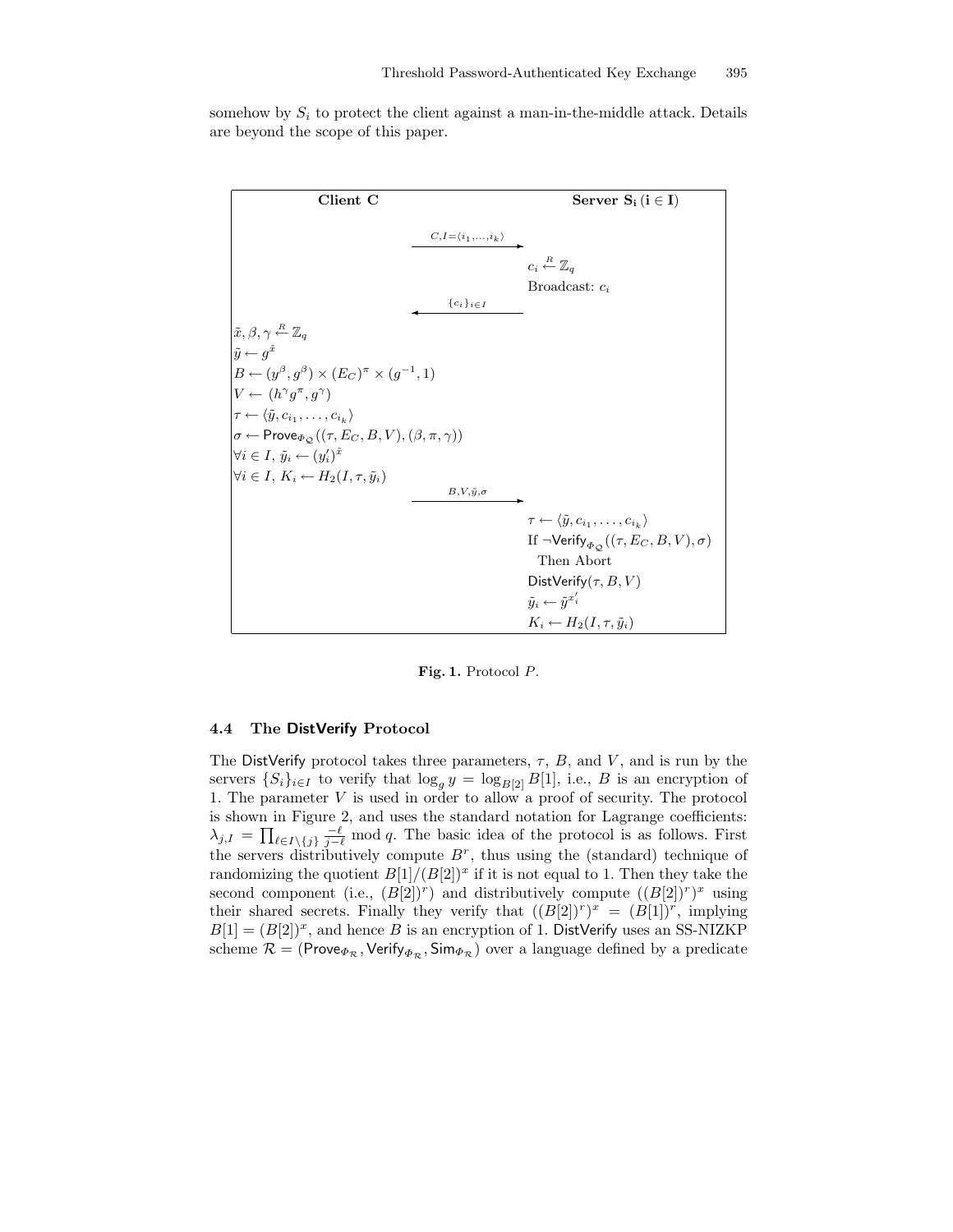$\Phi_{\mathcal{R}}$  that takes elements of  $\mathbb{Z} \times (G_q \times G_q)^6$  and is defined as

$$
\Phi_{\mathcal{R}}(i, B, V, B_i, V_i, V_i', V_i'') \stackrel{\text{def}}{=} \exists r_i, r_i', \gamma_i, \gamma_i', \gamma_i'': B_i = B^{r_i} \times (y, g)^{r_i'} \text{ and}
$$

$$
V_i = (h^{\gamma_i} g^{r_i}, g^{\gamma_i}) \text{ and } V_i' = (h^{\gamma_i'} (V[1])^{r_i}, g^{\gamma_i'}) \text{ and}
$$

$$
V_i'' = (h^{\gamma_i''} (V[2])^{r_i}, g^{\gamma_i''}).
$$

The algorithms  $\mathsf{Prove}_{\Phi_{\mathcal{R}}}$ ,  $\mathsf{Verify}_{\Phi_{\mathcal{R}}}$ , and  $\mathsf{Sim}_{\Phi_{\mathcal{R}}}$  use a random oracle  $H_4$ .

DistVerify also uses an SS-NIZKP scheme  $S = (\mathsf{Prove}_{\Phi_{\mathcal{S}}}, \mathsf{Verify}_{\Phi_{\mathcal{S}}}, \mathsf{Sim}_{\Phi_{\mathcal{S}}})$ over a language defined by a predicate  $\Phi_{\mathcal{S}}$  that takes elements of  $\mathbb{Z} \times \{0,1\}^* \times$  $G_q \times (G_q \times G_q)$  and is defined as

$$
\Phi_{\mathcal{S}}(i, \tau', C_i, R_i) \stackrel{\text{def}}{=} \exists a, \gamma : C_i = g^a \text{ and } R_i = (h^{\gamma}(h')^a, g^{\gamma}).
$$

The algorithms  $\mathsf{Prove}_{\Phi_{\mathcal{S}}}$ ,  $\mathsf{Verify}_{\Phi_{\mathcal{S}}}$ , and  $\mathsf{Sim}_{\Phi_{\mathcal{S}}}$  use a random oracle  $H_5$ .

Finally, DistVerify uses an SS-NIZKP scheme  $\mathcal{T}=(\mathsf{Prove}_{\varPhi_{\mathcal{T}}},\mathsf{Verify}_{\varPhi_{\mathcal{T}}},\mathsf{Sim}_{\varPhi_{\mathcal{T}}})$ over a language defined by a predicate  $\Phi_{\mathcal{T}}$  that takes elements of  $\mathbb{Z} \times \{0,1\}^* \times$  $G_q \times G_q \times G_q \times (G_q \times G_q)$  and is defined as

$$
\Phi_{\mathcal{T}}(i, \tau', \overline{g}, \overline{C}_i, C_i, R_i) \stackrel{\text{def}}{=} \exists a, \gamma : \overline{C}_i = \overline{g}^a \text{ and } C_i = g^a \text{ and } R_i = (h^{\gamma}(h')^a, g^{\gamma}).
$$

The algorithms Prove $_{\Phi_{\mathcal{T}}}$ , Verify $_{\Phi_{\mathcal{T}}}$ , and Sim $_{\Phi_{\mathcal{T}}}$  use a random oracle  $H_6$ .

#### 5 Security of the Protocol

Here we state the DDH assumption. Following that we prove that the protocol P is secure, based on the DDH assumption.

Decision Diffie-Hellman. Here we formally state the DDH assumption. For full details, see [6]. Let  $G<sub>a</sub>$  be as in Section 3, with generator g. For two values  $X = g^x$  and  $Y = g^y$ , let  $\overline{DH}(X, Y) = g^{xy}$ . Let A be an algorithm that on input  $(X, Y, Z)$  outputs "1" if it believes that  $Z = DH(X, Y)$ , and "0" otherwise. For any  $A$  running in time  $t$ 

$$
\mathsf{Adv}_{G_q}^{\mathrm{DDH}}(\mathcal{A}) \stackrel{\mathrm{def}}{=} \Pr\left[ (x, y) \stackrel{\mathrm{R}}{\leftarrow} \mathbb{Z}_q; X \leftarrow g^x; Y \leftarrow g^y; Z \leftarrow g^{xy} : \mathcal{A}(X, Y, Z) = 1 \right] \\
-\Pr\left[ (x, y, z) \stackrel{\mathrm{R}}{\leftarrow} \mathbb{Z}_q; X \leftarrow g^x; Y \leftarrow g^y; Z \leftarrow g^z : \mathcal{A}(X, Y, Z) = 1 \right] \right]
$$

Let  $\mathsf{Adv}_{G_q}^{\text{DDH}}(t) = \max_{\mathcal{A}} \left\{ \mathsf{Adv}_{G_q}^{\text{DDH}}(\mathcal{A}) \right\}$ , where the maximum is taken over all adversaries of time complexity at most  $t$ . The DDH assumption states that for t polynomial in  $\kappa$ ,  $\mathsf{Adv}_{G_q}^{\mathrm{DDH}}(t)$  is negligible.

#### 5.1 Protocol P

Here we prove that protocol  $P$  is secure, in the sense that an adversary attacking the system that compromises fewer than  $k$  out of  $n$  servers cannot determine session keys with significantly greater advantage than that of an online dictionary attack. Recall that we consider only *static* compromising of servers, i.e., the adversary chooses which servers to compromise before the execution of the system. Let  $t_{exp}$  be the time required to perform an exponentiation in  $G_q$ .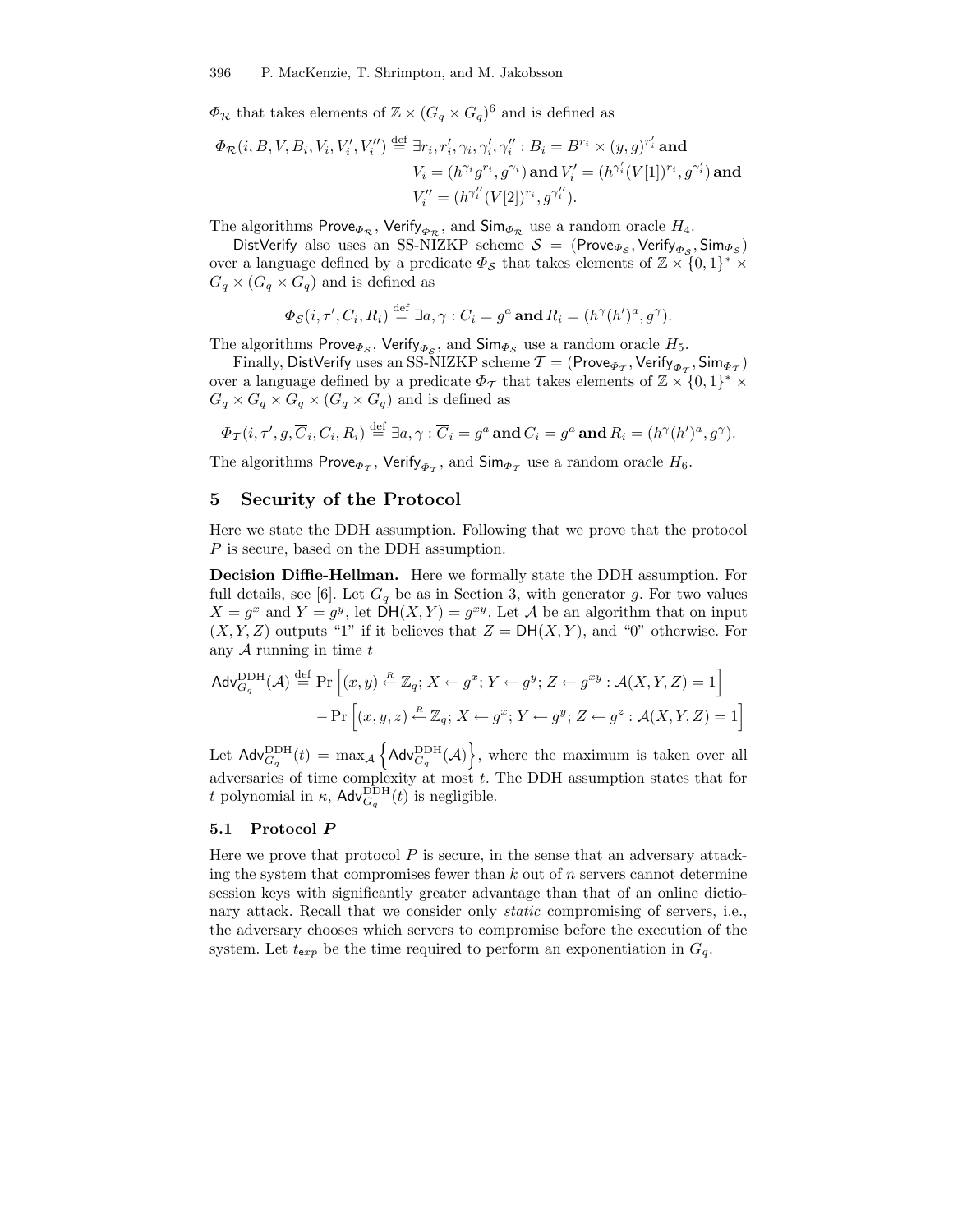$\textbf{Step 1:} \ r_i, r'_i, \gamma_i, \gamma'_i, \gamma''_i \stackrel{R}{\leftarrow} \mathbb{Z}_q$  $B_i \leftarrow B^{r_i} \times (y, g)^{r'_i}$   $V_i \leftarrow (h^{\gamma_i} g^{r_i}, g^{\gamma_i})$  $V'_{i} \leftarrow (h^{\gamma'_{i}}(V[1])^{r_{i}}, g^{\gamma'_{i}}) \quad V''_{i} \leftarrow (h^{\gamma''_{i}}(V[2])^{r_{i}}, g^{\gamma''_{i}})$  $\sigma_i \leftarrow \mathsf{Prove}_{\Phi_{\mathcal{R}}}((i, B, V, B_i, V_i, V'_i, V''_i), (r_i, r'_i, \gamma_i, \gamma'_i, \gamma''_i))$ Broadcast  $(B_i, V_i, V'_i, V''_i, \sigma_i)$ Step 2:  $\forall j \in I \setminus \{i\} : \text{Receive } (B_j, V_j, V'_j, V''_j, \sigma_j)$  $\forall j \in I \setminus \{i\} : \text{If } \neg \textsf{Verify}_{\Phi_\mathcal{R}}((j, B, V, B_j, V_j, V_j', V_j''), \sigma_j) \text{ Then Abort}$  $(\overline{y}, \overline{g}) \leftarrow \prod_{j \in I} B_j$  $\tau' \leftarrow \langle \tau, B, V, B_{i_1}, \ldots, B_{i_k} \rangle$  $a_i \leftarrow \lambda_{i,I} x_i \quad \overline{C}_i \leftarrow \overline{g}^{a_i} \quad R_i \leftarrow (h^{\zeta}(h')^{a_i}, g^{\zeta})$  $\forall j \in I: C_j \leftarrow (y_j)^{\lambda_{j,I}}$  $\Gamma_i \leftarrow \mathsf{Prove}_{\Phi_{\mathcal{S}}}((i, \tau', C_i, R_i), a_i)$ Broadcast  $(R_i, \Gamma_i)$ Step 3:  $\forall j \in I \setminus \{i\} : \text{Receive } (R_j, \Gamma_j)$  $\forall j \in I \setminus \{i\} : \text{If } \neg \textsf{Verify}_{\varPhi_{\mathcal{S}}}((j, \tau', C_j, R_j), \varGamma_j) \text{ Then Abort}$  $\Gamma_i' \leftarrow \mathsf{Prove}_{\Phi_{\mathcal{T}}}((i, \tau', \overline{g}, \overline{C}_i, C_i, R_i), a_i)$ Broadcast  $(\overline{C}_i, \Gamma'_i)$ **Step 4:**  $\forall j \in I \setminus \{i\} : \text{Receive } (\overline{C}_j, \Gamma'_j)$  $\forall j \in I \setminus \{i\} : \text{If } \neg \textsf{Verify}_{\varPhi_{\mathcal{T}}}((j, \tau', \overline{g}, \overline{C}_j, C_j, R_j), \varGamma'_j) \text{ Then Abort}$ If  $\Pi_{j\in I}\overline{C}_j\neq \overline{y}$  Then Abort

Fig. 2. Protocol DistVerify( $\tau$ ,  $B$ ,  $V$ ) for Server  $S_i$  ( $i \in I$ ).

**Theorem 1.** Let  $P$  be the protocol described in Figure 1 and Figure 2, using group  $G_q$ , and with a password dictionary of size N (that may be mapped into  $\mathbb{Z}_q$ ). Fix an adversary A that runs in time t, and makes  $n_{\text{se}}$ ,  $n_{\text{ex}}$ ,  $n_{\text{re}}$  queries of type Send, Execute, Reveal, respectively, and  $n_{\rm ro}$  queries directly to the random oracles. Then for  $t' = O(t + (n_{\text{ro}} + kn_{\text{se}} + k^2 n_{\text{ex}}) t_{\text{exp}})$ :

$$
\mathsf{Adv}_{P}^{\text{dake}}(\mathcal{A}) = \frac{n_{\text{se}}}{N} + O\left(\mathsf{Adv}_{G_q}^{\text{DDH}}(t') + \frac{n^2 + kn_{\text{ro}}n_{\text{se}} + n_{\text{ro}}n + (n_{\text{se}} + kn_{\text{ex}})^2}{q} + \frac{(n_{\text{se}} + kn_{\text{ex}})(n_{\text{ro}} + n_{\text{se}} + kn_{\text{ex}})}{q^2}\right).
$$

**Proof:** Our proof will proceed by introducing a series of protocols  $P_0, P_1, \ldots, P_7$ related to P, with  $P_0 = P$ . In  $P_7$ , A will be reduced to simply "guessing" the correct password  $\pi_C$ . We describe these protocols informally in Figure 8. For each i from 1 to 7, we will prove that the difference between the advantage of  $A$ attacking protocols  $P_{i-1}$  and  $P_i$  is negligible.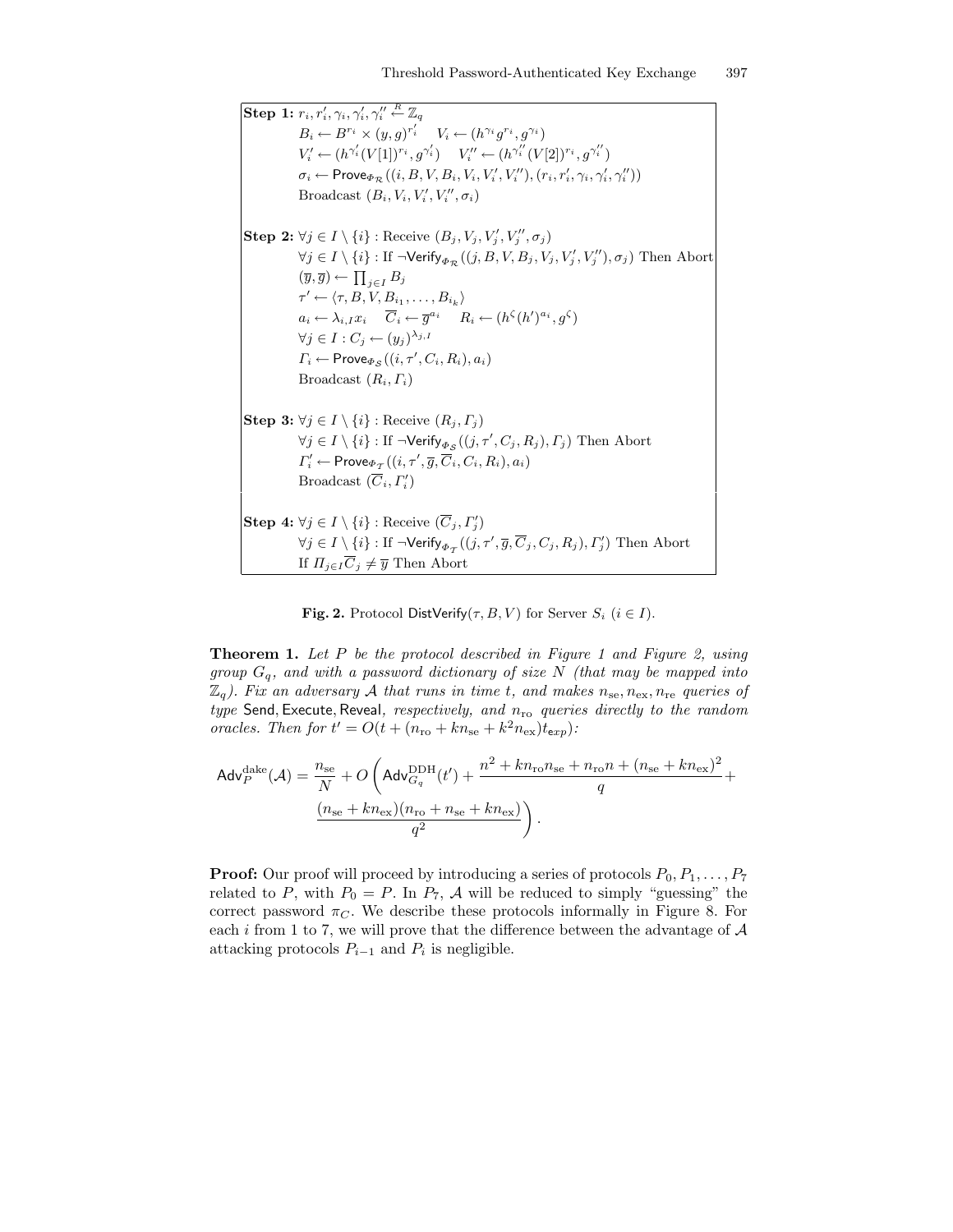| $\mu_1, \mu_2, \nu \stackrel{R}{\leftarrow} \mathbb{Z}_q$   | $\left  (e, z_1, z_2, z_3) \leftarrow \Gamma_i \right $                                                                                                                                                        |
|-------------------------------------------------------------|----------------------------------------------------------------------------------------------------------------------------------------------------------------------------------------------------------------|
| $B' \leftarrow (y^{\mu_1}, g^{\mu_1}) \times (E_C)^{\mu_2}$ |                                                                                                                                                                                                                |
| $V' \leftarrow (h^{\nu} g^{\mu_2}, g^{\nu})$                | $\begin{split} \begin{aligned} \Big\  B' &\leftarrow (y^{z_1}, g^{z_1}) \times (E_C)^{z_2} \times (B \times (g, 1))^{-e} \\ V' &\leftarrow (h^{z_3} g^{z_2}, g^{z_3}) \times V^{-e} \end{aligned} \end{split}$ |
| $e \leftarrow H(\tau, E_C, B, V, B', V')$                   |                                                                                                                                                                                                                |
| $z_1 \leftarrow \beta e + \mu_1 \mod q$                     |                                                                                                                                                                                                                |
| $z_2 \leftarrow \pi e + \mu_2 \mod q$                       | Return TRUE if $e = H(\tau, E_C, B, V, B', V')$                                                                                                                                                                |
| $z_3 \leftarrow \gamma e + \nu \mod q$                      |                                                                                                                                                                                                                |
|                                                             |                                                                                                                                                                                                                |
| $\sigma \leftarrow (e, z_1, z_2, z_3)$                      |                                                                                                                                                                                                                |
| Return $\sigma$                                             |                                                                                                                                                                                                                |

Fig. 3. Prove $_\Phi Q((\tau, E_C, B, V), (\beta, \pi, \gamma))$  and Verify $_\Phi_Q((\tau, E_C, B, V), (e, z_1, z_2, z_3))$ 



 $\mathbf{Fig. 4.}$  Prove ${}_{\varPhi_{\mathcal{R}}}((i,B,V,B_i,V_i,V'_i,V''_i),(r_i,r'_i,\gamma_i,\gamma'_i,\gamma''_i))$ 

| $(e, z_1, z_2, z_3, z_4, z_5) \leftarrow \Gamma_i$                                                            |
|---------------------------------------------------------------------------------------------------------------|
|                                                                                                               |
| $ \tilde{B}_i \leftarrow B^{z_1} \times (y^{z_2}, g^{z_2}) \times (B_i)^{-e}$                                 |
| $ \tilde{V}_i \leftarrow (h^{z_3} g^{z_1}, g^{z_3}) \times (V_i)^{-e}$                                        |
| $ \tilde{V}'_i \leftarrow (h^{z_4}(V[1])^{z_1}, g^{z_4}) \times (V'_i)^{-e}$                                  |
| $\tilde{V}''_i \leftarrow (h^{z_5}(V[2])^{z_1}, g^{z_5}) \times (V''_i)^{-e}$                                 |
|                                                                                                               |
| Return TRUE if $e = H(i, B, V, B_i, V_i, V_i', V_i'', \tilde{B}_i, \tilde{V}_i, \tilde{V}_i', \tilde{V}_i'')$ |

**Fig. 5.** Verify $_{\Phi_{\mathcal{R}}}((i, B, V, B_i, V_i, V'_i', V''_i), (e, z_1, z_2, z_3, z_4, z_5))$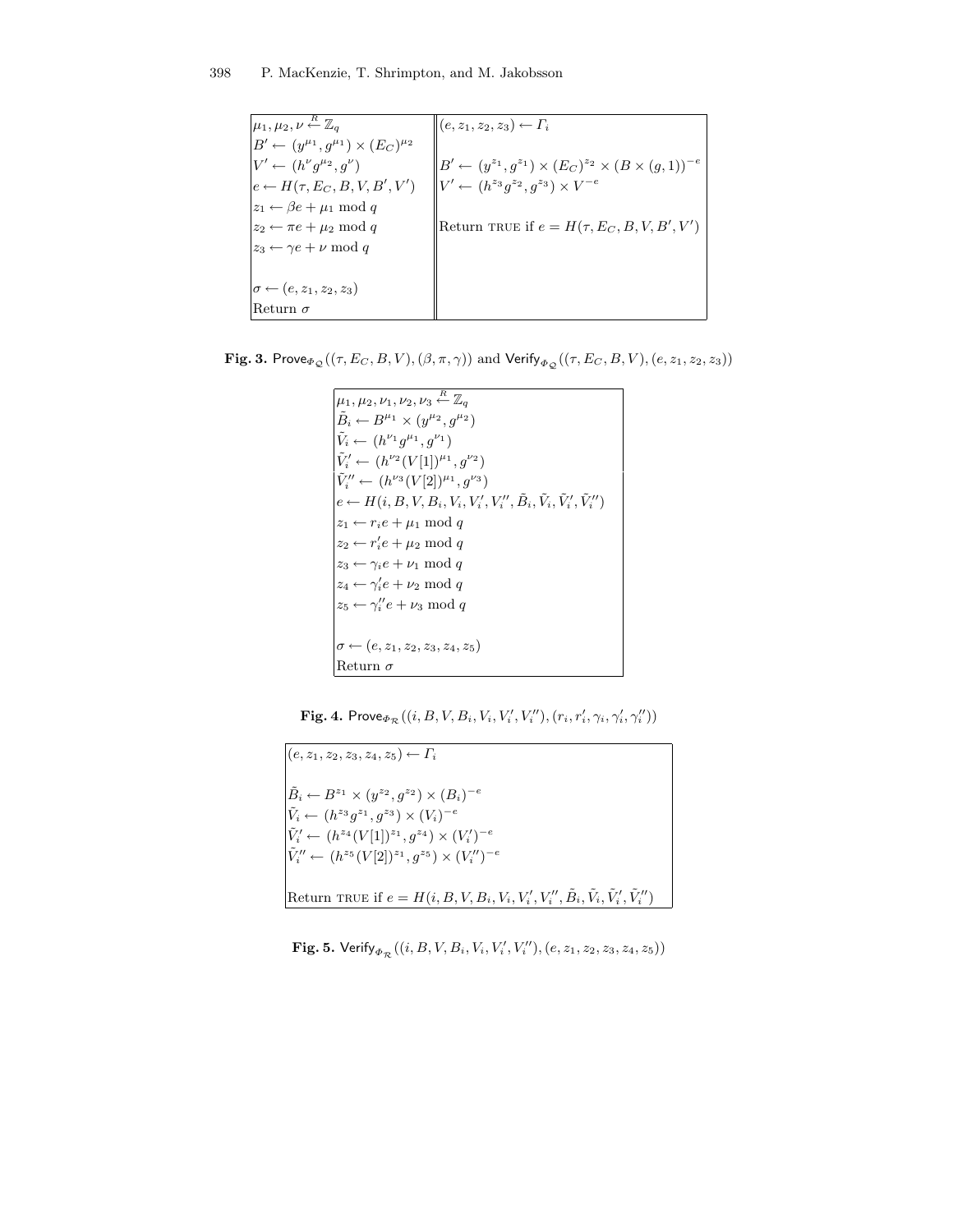| $\mu, \nu \stackrel{R}{\leftarrow} \mathbb{Z}_q$ | $(e, z_1, z_2) \leftarrow \Gamma_i$                                                                      |
|--------------------------------------------------|----------------------------------------------------------------------------------------------------------|
| $W \leftarrow q^{\mu}$                           |                                                                                                          |
| $R' \leftarrow (h^{\nu}(h')^{\mu}, q^{\nu})$     |                                                                                                          |
| $e \leftarrow H(i, \tau', C_i, R_i, W, R')$      | $\ R' \leftarrow (h^{z_2}(h')^{z_1}(R_i[1])^{-e}, g^{z_2}(R_i[2])^{-e})\ W \leftarrow g^{z_1}(C_i)^{-e}$ |
| $z_1 \leftarrow ae + \mu \mod q$                 |                                                                                                          |
| $z_2 \leftarrow \gamma e + \nu \mod q$           | Return TRUE if $e = H(i, \tau', C_i, R_i, W, R')$                                                        |
|                                                  |                                                                                                          |
| $\Gamma_i \leftarrow (e, z_1, z_2)$              |                                                                                                          |
| Return $\Gamma_i$                                |                                                                                                          |

Fig. 6. Prove $_{\Phi_{\mathcal{S}}}((i,\tau',C_i,R_i),(a,\gamma))$  and  $\mathsf{Verify}_{\Phi_{\mathcal{S}}}((i,\tau',C_i,R_i),\varGamma_i)$ 

| $\mu, \nu \stackrel{R}{\leftarrow} \mathbb{Z}_q$   | $(e, z_1, z_2) \leftarrow \Gamma'_i$                                                                                                                                                                                                                                                                                                                                                                                                          |
|----------------------------------------------------|-----------------------------------------------------------------------------------------------------------------------------------------------------------------------------------------------------------------------------------------------------------------------------------------------------------------------------------------------------------------------------------------------------------------------------------------------|
| $\sqrt{\frac{W}{W}} \leftarrow \overline{g}^{\mu}$ |                                                                                                                                                                                                                                                                                                                                                                                                                                               |
|                                                    |                                                                                                                                                                                                                                                                                                                                                                                                                                               |
|                                                    |                                                                                                                                                                                                                                                                                                                                                                                                                                               |
|                                                    | $\begin{array}{ll} \left\  W \leftarrow g^\mu \right. \\ R' \leftarrow (h^\nu (h')^\mu, g^\nu) \\ e \leftarrow H(i,\tau',\overline{g},\overline{C}_i,C_i,R_i,\overline{W},W,R') \end{array} \right. \quad \left\  \begin{array}{ll} R' \leftarrow (h^{z_2}(h')^{z_1}(R_i[1])^{-e},g^{z_2}(R_i[2])^{-e}) \\ \overline{W} \leftarrow \overline{g}^{z_1}(\overline{C}_i)^{-e} \\ W \leftarrow g^{z_1}(C_i)^{-e} \end{array} \right. \end{array}$ |
| $z_1 \leftarrow ae + \mu \mod q$                   |                                                                                                                                                                                                                                                                                                                                                                                                                                               |
| $z_2 \leftarrow \gamma e + \nu \mod q$             | Return TRUE                                                                                                                                                                                                                                                                                                                                                                                                                                   |
|                                                    | if $e = H(i, \tau', \overline{g}, \overline{C}_i, C_i, R_i, \overline{W}, W, R')$                                                                                                                                                                                                                                                                                                                                                             |
| $\Gamma'_i \leftarrow (e, z_1, z_2)$               |                                                                                                                                                                                                                                                                                                                                                                                                                                               |
| Return $\Gamma_i'$                                 |                                                                                                                                                                                                                                                                                                                                                                                                                                               |

**Fig. 7.** Prove
$$
\Phi_T((i, \tau', \overline{g}, \overline{C}_i, C_i, R_i), (a, \gamma))
$$
 and Verify $\Phi_T((i, \tau', \overline{g}, \overline{C}_i, C_i, R_i), \Gamma'_i)$ 

We will sketch these proofs here, and leave the details to the full paper.

- $P_0 \rightarrow P_1$  The probability of a collision of nonces is easily seen to be negligible.
- $P_1 \rightarrow P_2$  This can be shown using a standard reduction from DDH. On input  $(X, Y, Z)$ , we plug in random powers of Y for the servers' local public keys, and random powers of X for the clients'  $\tilde{y}$  values, and then check  $H_2$  queries for appropriate powers of Z.
- $P_2 \rightarrow P_3$  This can be shown using a reduction from DDH. On input  $(X, Y, Z)$ , we plug Y in for  $h = H_0(y)$ , and we use X and Z to create (randomized) encryptions for all  $V$ ,  $V_i$ ,  $V_i'$ ,  $V_i''$ , and  $R_i$  values. Also, we must factor in the negligible probability of a simulation error in one of the SS-NIZKP proofs,
- $P_3 \rightarrow P_4$  This can be shown using a reduction from DDH. On input  $(X, Y, Z)$ , we plug  $Y$  in for  $y$ , simulate the public shares of the uncompromised servers, and use  $X$  and  $Z$  to create (randomized) encryptions for all  $B$  values. To make sure authentication succeeds for a client that uses this  $B$  value, we generate  $\overline{C}_i$  values from uncompromised servers in such as way that the product is the  $\overline{y}$  value, and we simulate the SS-NIZKP proofs.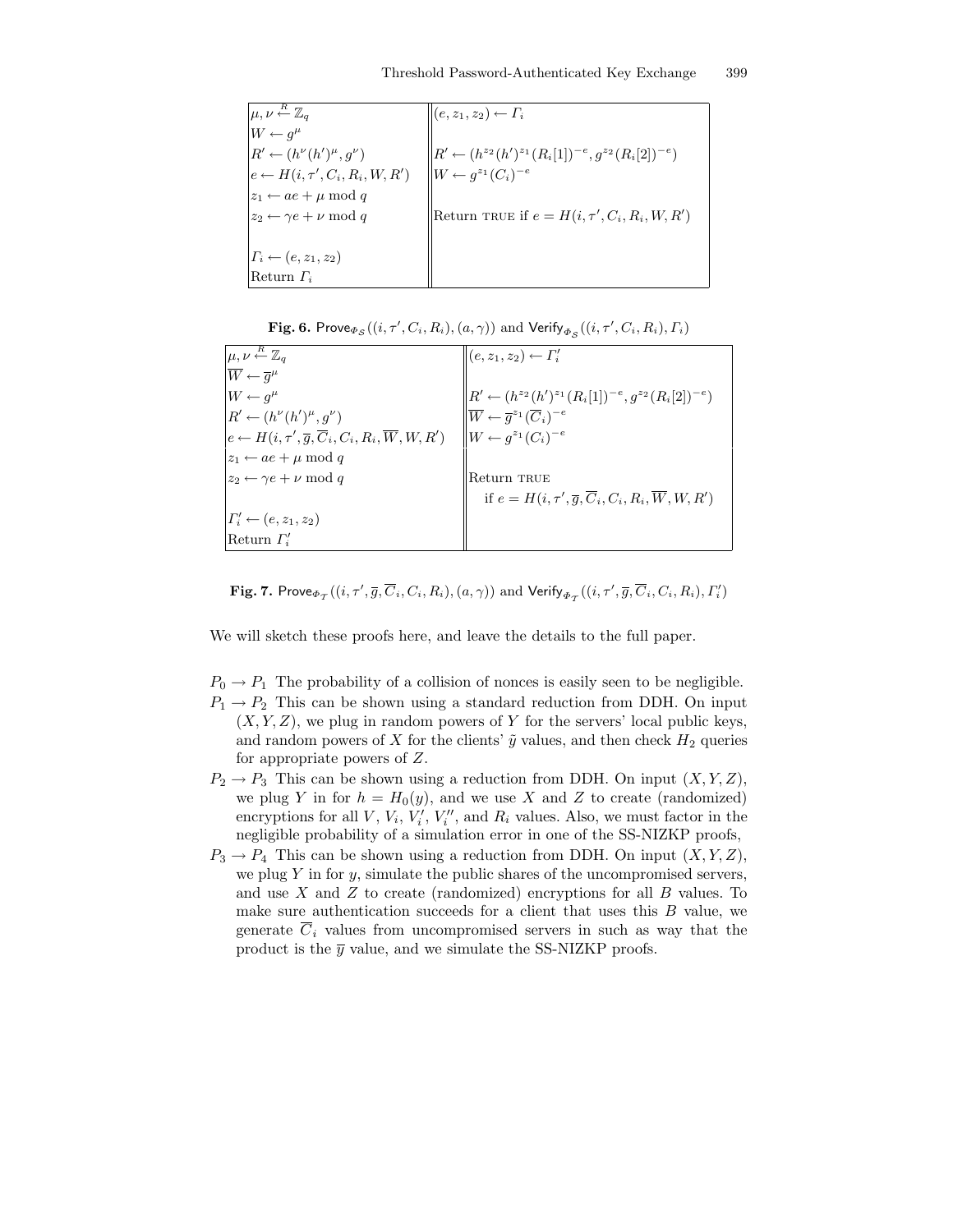- $P_0$  The original protocol  $P$ .
- $P_1$  The nonces are assumed to be distinct (and thus Reveal queries do not reveal anything that could help in a Test query).
- $P<sub>2</sub>$  The Diffie-Hellman key exchange between a client and an uncompromised server is replaced with a perfect key exchange (and thus an adversary that does not succeed in impersonating a client to an uncompromised server does not obtain any information that could help in a Test query).
- $P_3$  Value V from a client, and values  $V_i, V'_i, V''_i, R_i$  from uncompromised servers, are replaced by random values. The  $\mathcal{Q}\text{-SS-NIZKP}$   $\sigma,$  and each  $\mathcal{R}\text{-SS-NIZKP}$  $\sigma_i$ , S-SS-NIZKP  $\Gamma_i$ , and T-SS-NIZKP  $\Gamma'_i$ , are constructed using the associated simulators.
- $P_4$  Value B from a client is replaced with a random value, but the  $\overline{C}_i$  values from uncompromised servers are changed to force the associated authentication to succeed.
- $P_5$  The adversary succeeds if it ever sends a  $V$  value associated with the correct password.
- $P_6$  Abort if the adversary creates a new and valid  $S$ -SS-NIZKP proof or T-SS-NIZKP proof associated with an uncompromised server.
- $P_7$  Value  $E_C$  for each client is changed to a random value, and on any adversary login attempt for C, the  $\overline{C}_i$  values from uncompromised servers are replaced with values generated to form a random  $\overline{y}$  (so as to force a failure).

Fig. 8. Informal description of protocols  $P_0$  through  $P_7$ 

The difficulty is now in performing authentication on B values chosen by the adversary, since we do not know the secret shares (the  $x_i$  values) for the uncompromised servers. Therefore to perform authentication, we plug a value with a known discrete log in for  $h = H_0(y)$  so we can decrypt all V,  $V_i$ ,  $V'_i$ , and  $V''_i$  values, and then use these decryptions to aid in computing the correct value of  $\bar{g}^x$  (even though we don't know x). Finally, we generate  $\overline{C}_i$  values from uncompromised servers in such as way that the product is  $\overline{g}^x$ , and we simulate the SS-NIZKP proofs.

- $P_4 \rightarrow P_5$  This is straightforward, since this could only increase the probability of the adversary succeeding.
- $P_5 \rightarrow P_6$  This can be shown using a reduction from DDH. On input  $(X, Y, Z)$ , we plug Y in for  $y$ , simulate the public shares of the uncompromised servers, and let  $h' = X$ . Given a correct SS-NIZKP for an uncompromised server, we can compute  $(h')^x$ , where  $y = g^x$  (where x is not known). Then we simply check if  $Z = (h')^x$ .
- $P_6 \rightarrow P_7$  This can be shown using a reduction from DDH. On input  $(X, Y, Z)$ , we plug  $Y$  in for  $y$ , simulate the public shares of the uncompromised servers, and use X and Z to create (randomized) encryptions for all  $E_C$  values. This does not affect authentication using  $B$  values generated by clients (since these values are random at this point, anyway). The difficulty is in obtaining the right distribution of  $\overline{C}_i$  values while authenticating B values chosen by the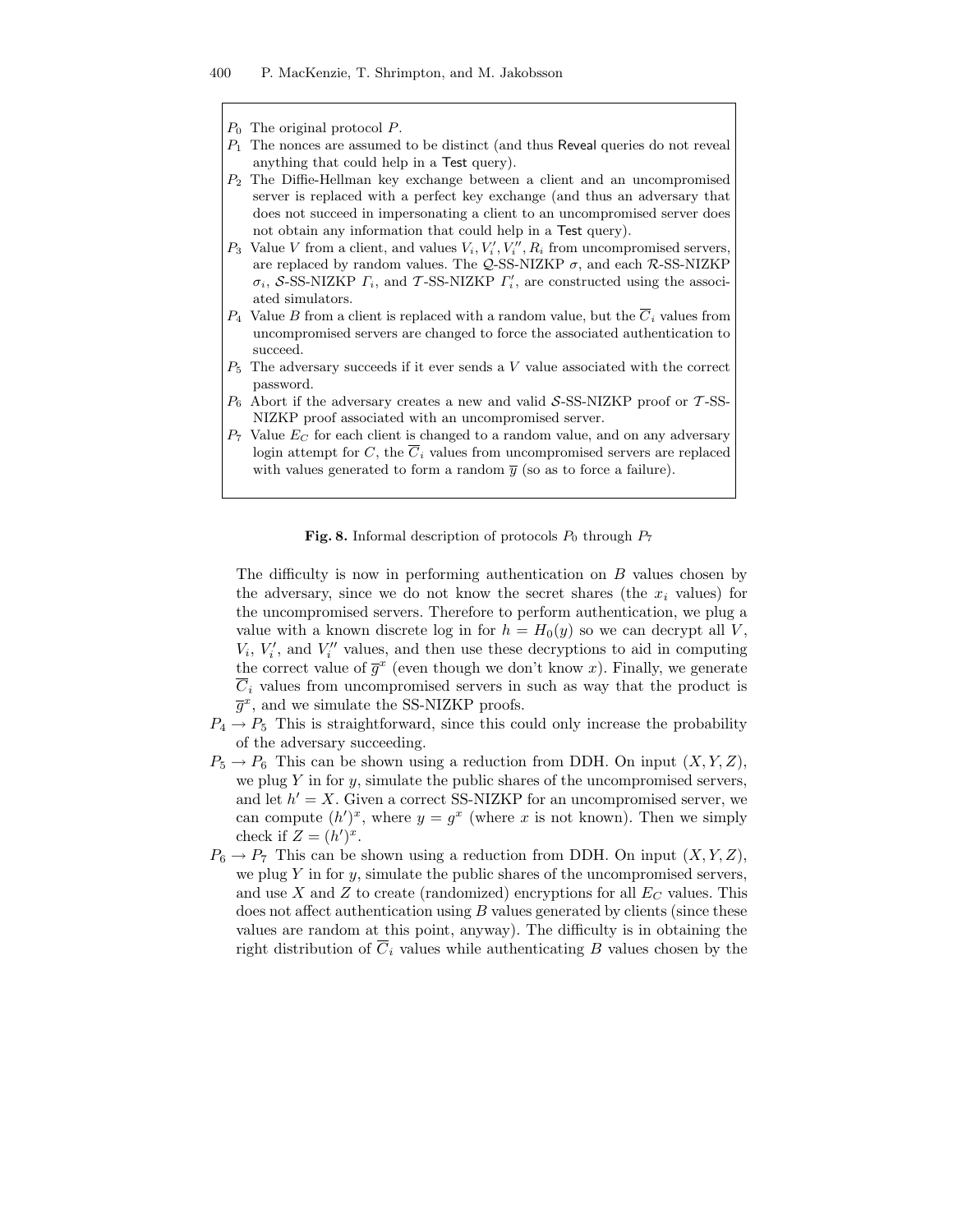adversary. To do this we use X and Z in our creation of the  $B_i$  values for uncompromised servers, which leaves  $\overline{C}_i$  values correct if  $(X, Y, Z)$  is a true DH triple, but has the affect of randomizing the  $\overline{C}_i$  values if  $(X, Y, Z)$  is a random triple. Again, the decryptions of  $V, V_i, V'_i$ , and  $V''_i$  are used to aid in computing the true  $\overline{g}^x$  value (even though we don't know x) when  $(X, Y, Z)$ is a true DH triple, or the appropriate random value, when  $(X, Y, Z)$  is a random triple.

One can see that in  $P_2$ , an adversary that does not succeed in impersonating a client to an uncompromised server gains negligible advantage in determining a real session key from a random session key. The remainder of the protocols are used to show that an adversary gains negligible advantage in impersonating a client over a simple online guessing attack. In particular, in  $P_7$  the password is only used to check V values submitted by the adversary attempting to impersonate a client. The theorem follows.

## References

- 1. M. Bellare, D. Pointcheval, and P. Rogaway. Authenticated key exchange secure against dictionary attacks. In EUROCRYPT 2000 (LNCS 1807), pp. 139–155, 2000.
- 2. M. Bellare and P. Rogaway. Random oracles are practical: A paradigm for designing efficient protocols. In 1<sup>st</sup> ACM Conference on Computer and Communications Security, pages 62–73, November 1993.
- 3. M. Bellare and P. Rogaway. Entity authentication and key distribution. In CRYPTO '93 (LNCS 773), pp. 232–249, 1993.
- 4. M. Bellare and P. Rogaway. Provably secure session key distribution—the three party case. In 27th ACM Symposium on the Theory of Computing, pp. 57–66, 1995.
- 5. M. Blum, P. Feldman and S. Micali. Non-interactive zero-knowledge and its applications. In 20th ACM Symposium on the Theory of Computing, pp. 103–112, 1988.
- 6. D. Boneh. The decision Diffie-Hellman problem. In Proceedings of the Third Algorithmic Number Theory Symposium (LNCS 1423), pp. 48–63, 1998.
- 7. C. Boyd. Digital multisignatures. In H. J. Beker and F. C. Piper, editors, Cryptography and Coding, pages 241–246. Clarendon Press, 1986.
- 8. V. Boyko, P. MacKenzie, and S. Patel. Provably secure password authentication and key exchange using Diffie-Hellman. In EUROCRYPT 2000 (LNCS 1807), pp. 156–171, 2000.
- 9. R. Canetti, O. Goldreich, and S. Halevi. The random oracle methodology, revisited. In 30th ACM Symposium on the Theory of Computing, pp. 209–218, 1998.
- 10. R. Canetti, Y. Lindell, R. Ostrovsky, and A. Sahai. Universally Composable Twoparty Computation. In 34th ACM Symposium on the Theory of Computing, 2002.
- 11. Y. Desmedt and Y. Frankel. Threshold cryptosystems. In CRYPTO '89 (LNCS 435), pages 307–315, 1989.
- 12. A. De Santis, G. Di Crescenzo, R. Ostrovsky, G. Persiano and A. Sahai. Robust non-interactive zero knowledge. In CRYPTO 2001 (LNCS 2139), pp. 566–598, 2001.
- 13. T. Dierks and C. Allen. The TLS protocol, version 1.0, IETF RFC 2246, January 1999.